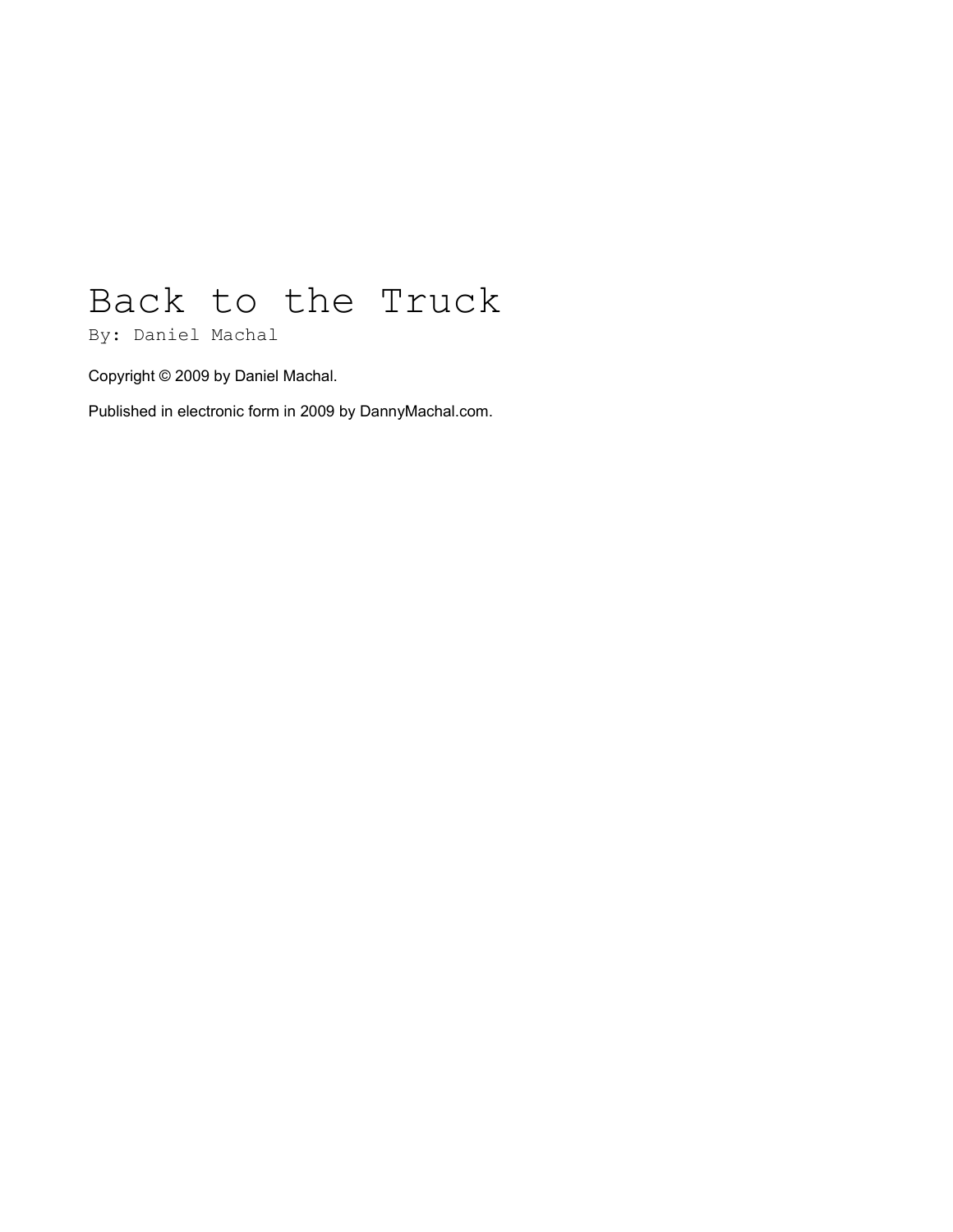*It was stupid to come out here alone. This is hike is to long. I should have waited until I had lost some of this fat before attempting to haul it up a mountain trail. I didn't take any of the precautions I should have. I didn't think, and I am just not ready for this.*

The water fall out at Feather River was beautiful. I got there but my feet told me to turn back at the third mile marker. The Trail Head to the water fall lookout was five miles, mostly all down hill. I was drenched in sweat and hardly able to keep a regular breath for more than a second. I had made it and I was proud.

*I should have turned around when I started to feel the rubbing on my heel. Should have broke in these boots, should have wore the wool socks, and should have brought the moleskin.* 

On the platform the Forestry Service built, I stood hundreds of feet above the river. The water fall was only three arm lengths away. The water was falling like diamonds in the sunlight and I could feel the glassy spray cut the hot air around my face. It was a welcome pleasure from the heat. I hobbled around snapping pictures on my cheap Kodak disposable. No one would be able to say I didn't make it down here, I had my proof.

After a lengthy rest and eating my lunch consisting of Powerade, almonds and a turkey sandwich, it was time to start the five miles back to the Truck. My Blue Truck. It got me out here and it was waiting to take me home. All I had to do was get there.

*All up hill. My feet feel like I'm walking on hot coals. I'll never be able to make this. I can barely walk now. I should find a place to wait, the pain is to much. I'm going to have to be carried out. This is going to be the most embarrassing shameful day if I don't make it. I think I'd rather just die out here in the Forest. Let my body go back into Mother Natures earth; don't make me face my physical weakness.*

"The weight will never hold me back," I would say. This affirmation was the perfect social defuse when I felt the awkward lull in conversations about my interests in Backpacking. I could always feel the judgment and the snickers, no matter how subconscious they were. Men of my stature and size are not meant to walk more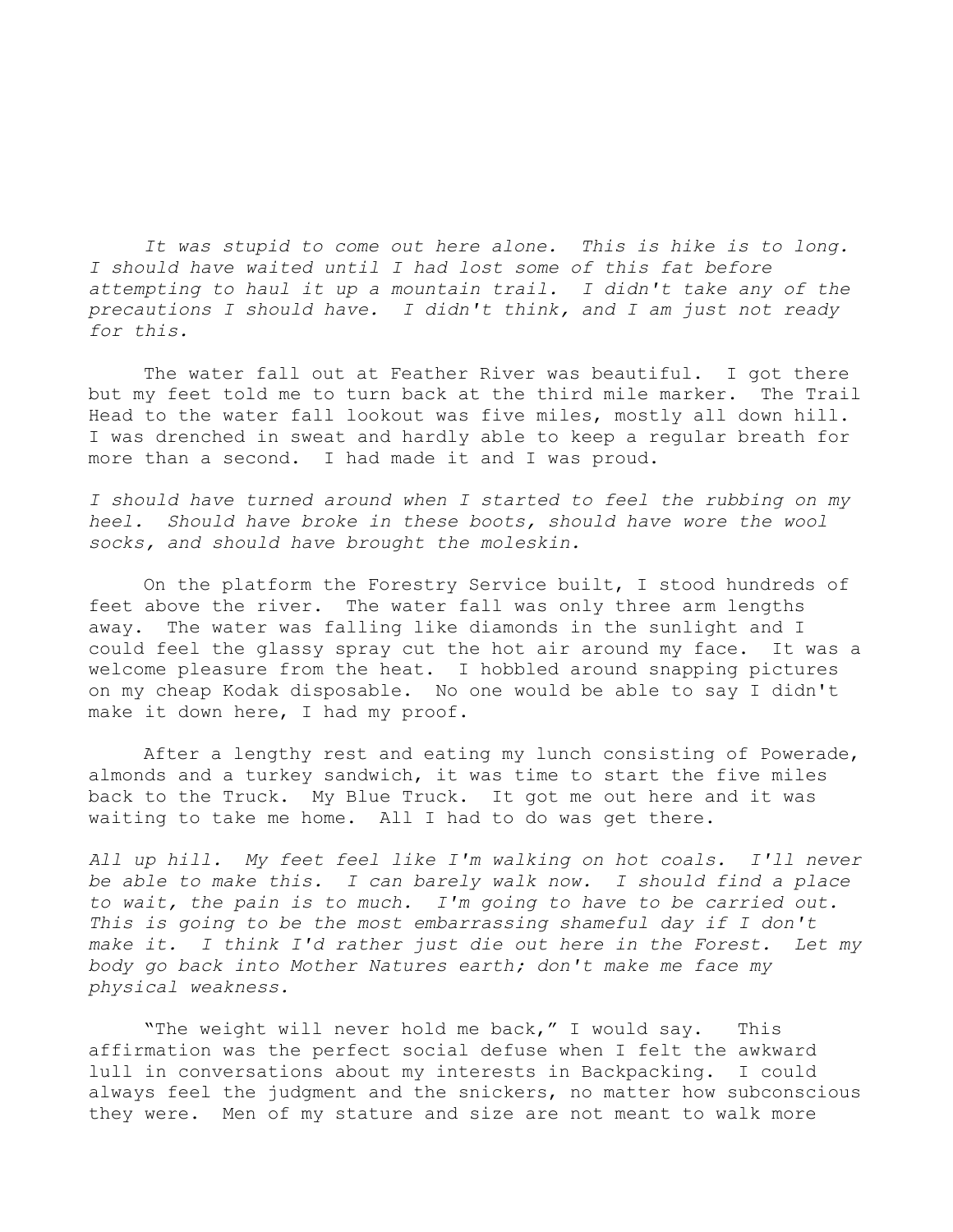than the distance to the fridge or the bathroom. Hiking ten miles in the summer heat on a trail with a considerable rate of difficulty was a death wish for a man like me. I would show them, and more importantly I would prove to myself that I am able to accomplish what others would consider impossible.

*I have to stop every thirty yards. Every step hurts worse than the last. The absence of my ability to control my bladder renders me unable to stand still for very long. I'm peeing all over myself when I stop, just great. God my hands hurt. They are puffed up red and swelling. I need to hold them above my heart and let the blood drain out.*

It was taking me twice as long to get back to the Truck as it did to get to the water fall. The pain was becoming unbearable. I'm walking on shards of crushed glass. You know how a foot covered in untreated blisters can get. I had two feet being rubbed raw in blood soaked socks. My focus redirected from the natural beauty around me to own survival.

*Can't pass out, must try to focus the mind away from the pain. Must not cry these tears of agony and certain defeat. I don't have the fluids for tears right now. What is that? One mile to go. I'm not going to make it. I can't make it. I have not the strength or the tolerance for this pain. My knees are buckling; here goes my ability to stand.*

In my life I have never been tested to my limit in any single area. Oh sure, maybe I had a "near death" experience in a car crash one time, but the truth is I never reached that brink of facing my own mortality, or summoning a required will to live. No one out there was going to save me. I was alone, injured and I couldn't hardly walk. Certainly couldn't wriggle my great girth over sharp rocks - in an attempt to crawl. The heat was at its peak and I was with out water. If the heat stroke didn't get me, I was sure to be torn apart in the night by the wild life, this was Mountain Lion country.

*No. There is no way this is going to happen to me. Not like this. I have much to do in this life, too many people to see one last time. I'll meet whatever end, but it is not time for that yet.*

After I had resolved that it was better to die trying then to sit and do nothing - my body granted me a shot of endorphins and adrenaline for the last mile trek. As I stumbled out of a clearing I saw my Truck in sight. I wanted to fall to my knees and thank whatever power was up there helping me. But I knew I would not be able to stand again if I did that. I had to keep going the last short distance, unlock the door, sit in the driver seat, get